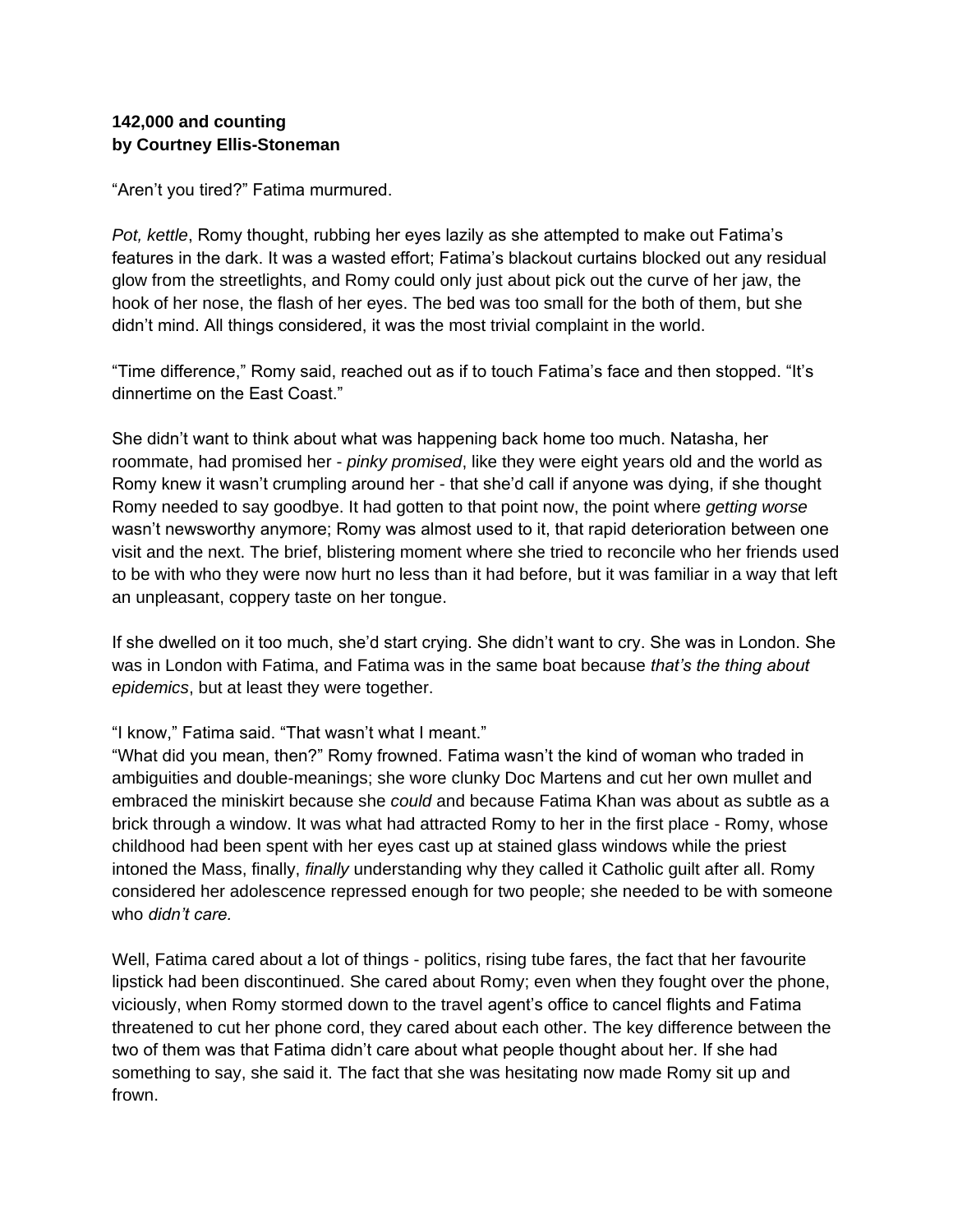"Of this," Fatima said at last, waving her arm vaguely. "Of not being able to get married. Of getting harassed every time we hold hands in the street. Of going to a different funeral every other week." She looked up at Romy through her lashes, and brushed Romy's bottom lip with her thumb. "I'm so tired of it, Romy. Aren't you?"

*Yes*, Romy wanted to say. It was exhausting; she was *exhausted.* She was sick of turning on the TV and watching Reagan find the money for the war on drugs but not for the war on AIDS, because apparently 142,000 infections and counting didn't *matter*. She was sick of feeling a piece of herself crack and break every time she left London and returned to her shoebox apartment in Brooklyn. She was sick of being burnt-out and high-strung from years of watching men turn into shells of themselves, from years of having to beg her own government to give a damn, from spending her twenties fighting for people who were too sick to fight anymore. It was all of what the French called *ennui,* except it wasn't for lack of occupation. But what came out instead was, "You want to get married?"

Fatima laughed. It sounded almost bitter. "It's six years next May," she said, and leaned forward to press a kiss to the top of Romy's crown of tangled honey-blonde curls. "If we were straight, we'd be two kids in already."

"I hate kids," Romy commented idly, and flopped back down into the pillows so she could stare at the ceiling. "Please don't tell me you're desperate for children."

"I'm not," Fatima assured with a snort, and reached for Romy's hand. But when she said, "Thatcher wouldn't let us have them, anyway," her voice was heartbreakingly sad.

It was difficult, Romy thought, to dare to hope for a better future. It felt selfish to consider a day when, maybe, things would be better, because for most of their friends it never would; one purple lesion, and it was the beginning of the end. Besides, if she held onto that hope too tightly, it only ever hurt more when election season came around, when the ballots were counted and it was a Republican win, *again*, when someone else got murdered and the police stood by, when there were bomb threats and name-calling and *nobody did anything.* If she lived in anything but the present, she'd wallow for too long to get anything done; she'd never find the energy to get out of bed in the morning. Sure, it was unsustainable *not* to plan for the future - anybody who'd endured senior year of high school knew that - but when it boiled down to it, Romy really wasn't certain whether or not she *wanted* a future if the world kept going down the path it was currently taking. Still, that particular train of thought felt entirely too morbid for a midnight conversation, so she kept it to herself.

"We could have a wedding," Romy suggested, "if that's what you wanted. People need a party more than ever now, anyway. It could be fun."

"That is the whitest thing I've ever heard," Fatima grinned, her teeth glinting in the dimness, bright against the brown of her skin. "You know, in Pakistan, weddings last for three days." "Vick would say that any wedding can last for three days, if you have the nerve," Romy remarked.

"I knew there was a reason why I liked your sister so much," Fatima teased. Fatima and Victoire got on shockingly well, to say that the only thing they had in common was Romy; if Fatima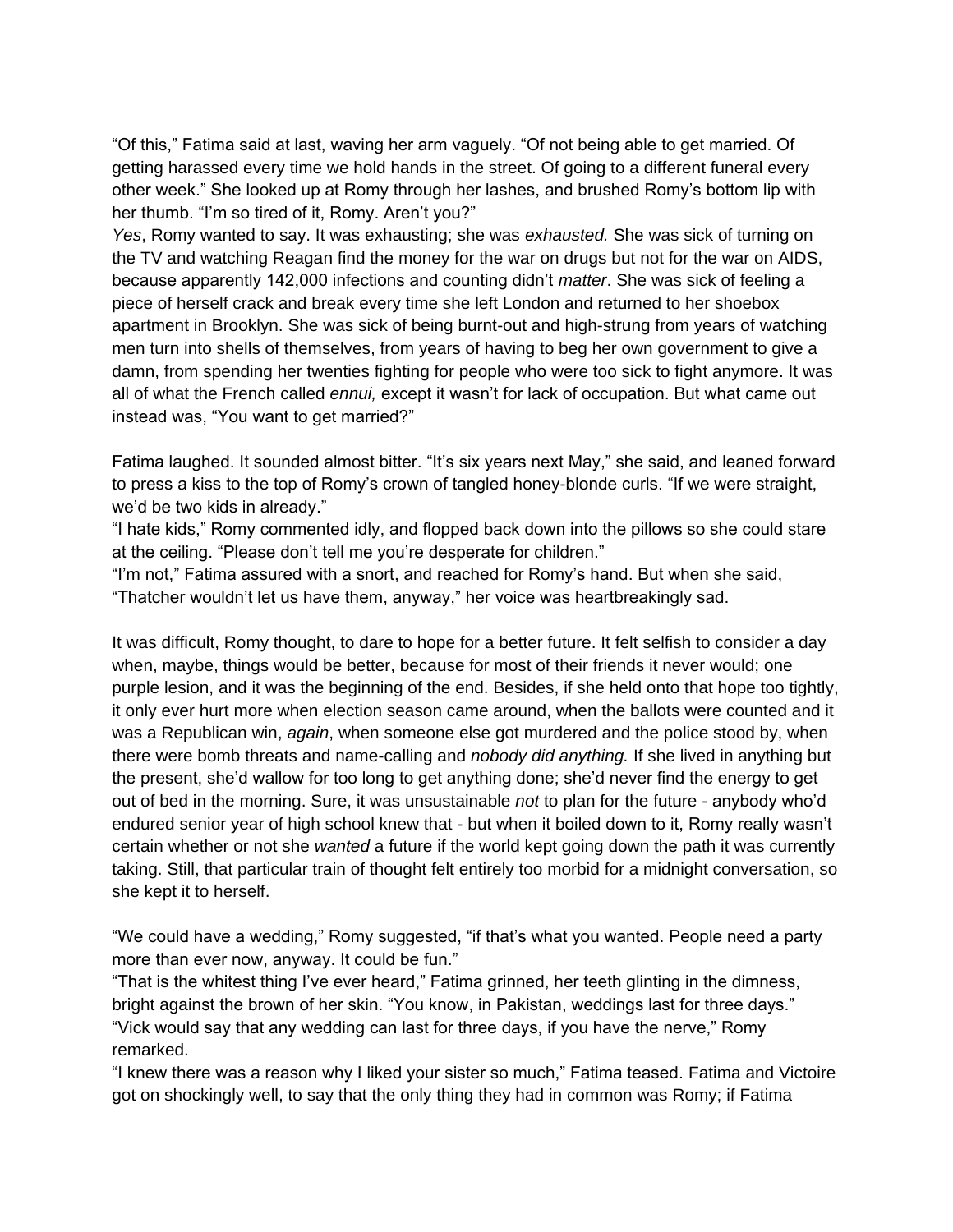called while Victoire was visiting, Romy had to tear her sister away from the phone in order to get a word in edgeways. It was a nice problem to have, she thought, seeing as her father still laboured under the assumption that one day Romy would wake up and decide to start dating a member of the endless parade of faceless country club members who either worked in a bank, a law firm, or a business. And at the very least, Victoire's marriage had eased some of the pressure from their mother for Romy herself to 'settle down', which was possibly the most optimistic view Romy could take of the woman who'd given birth to her.

They didn't talk much about Fatima's family. Fatima always said that the first mistake she'd made was to have been born a girl, and that everything had gone downhill after that.

"Anyway," Fatima cleared her throat. "I didn't mean - I don't want to get married for a party. We can have that if you want, but what I meant is - God, okay," she bit her lip and sighed. "Straight people have it so easy. They don't need to get married to be taken seriously. People just *assume* that they're together, y'know - how many times have people thought Alexei and I were a couple-"

"Don't," Romy shook her head. The answer to that was *too many times* for her own comfort. She wasn't a particularly jealous person, but something about that had always rubbed her the wrong way, and not because she suspected Alexei of secretly harbouring deep romantic feelings for Fatima - Alexei couldn't keep a secret from his own worst enemy. It just felt *wrong*. "Right, exactly," Fatima said. "If we got married - legally married - I don't know, maybe people would stop thinking that we're best friends or distant cousins or whatever. They'd think we're *in love* first. If one of us had to go to hospital, we'd be able to visit the other. You'd be able to apply for the spousal visa and you wouldn't have to fly back and forth every other month. And I *hate* it, because it's *never going to happen*."

Her voice cracked on the last few words, and Romy felt the mattress shake underneath her as Fatima started to cry. "It's bunk," Fatima whispered. "It feels like we're going backwards."

Romy wished she could say that Fatima was wrong - that things *were* getting better, that one day they would wake up and suddenly there'd be a cure and that doctors would stop wearing two pairs of gloves and refusing to touch their patients even though they *knew* that that wasn't how it worked, and that Thatcher would decide overnight that Section 28 had been some big mistake and repeal the legislation. She wanted to be able to say those things and mean them. But Fatima wasn't the kind of woman who appreciated trite, empty words of comfort, and so Romy squeezed her hand and fought back the tightness in her own chest.

"We don't know that it won't happen," Romy said instead, and reached over to wipe the tear tracks from Fatima's cheeks. Her thumb came away wet. "Maybe not now - maybe not in five, ten years, even - but it won't be like this forever. I won't *let* it be like this forever."

She knew what Fatima was thinking - five years was too late for a good half of their combined social circle, too late when every day there was a new obituary in the local papers, when every day a friend of a friend of a friend (and it was getting less and less removed each time) had a